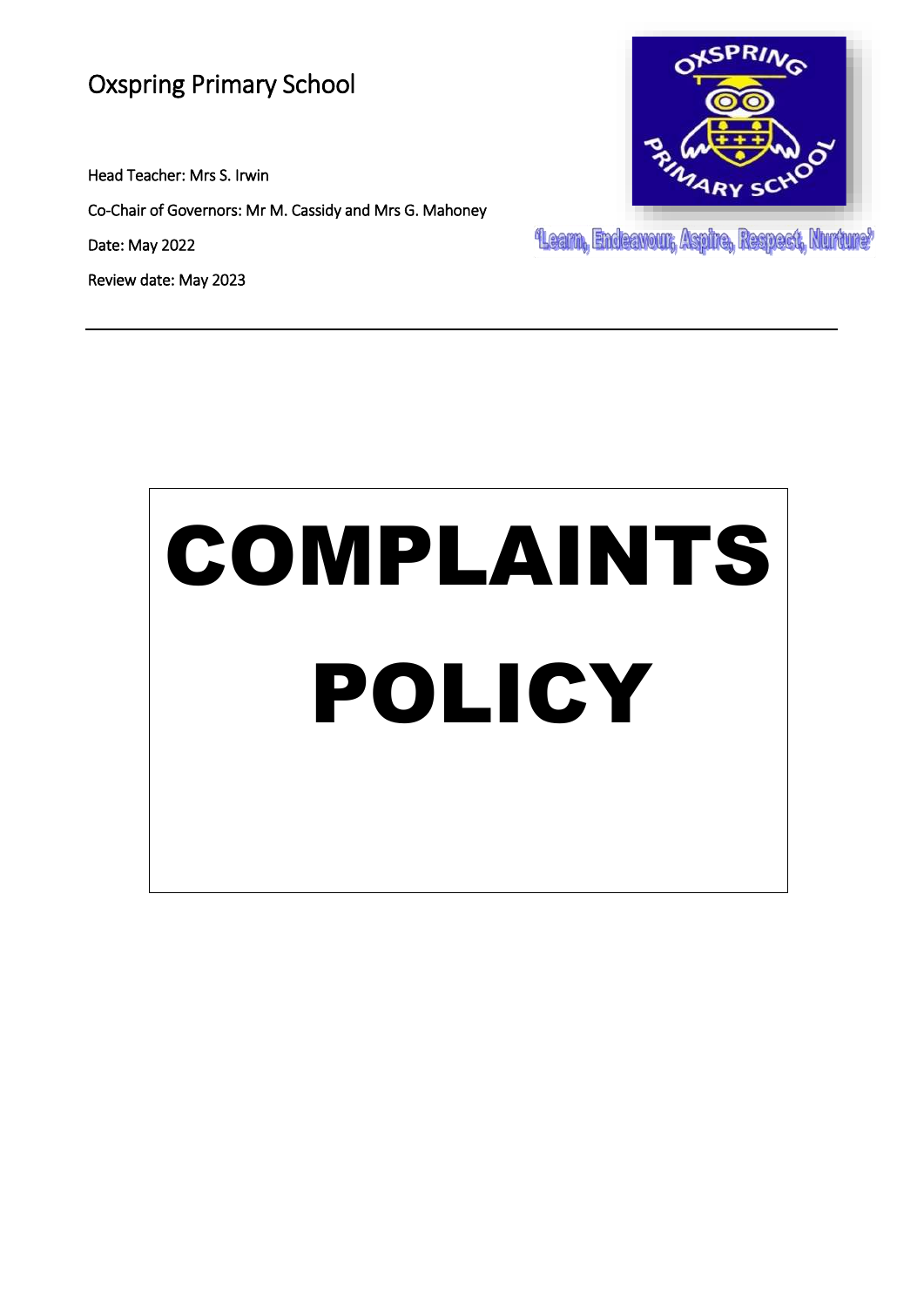

### Our School's Mission

'To be a learning community with a culture of ambition and achievement'

Our Vision

'Embracing Learning – a school for all'

### Our Values

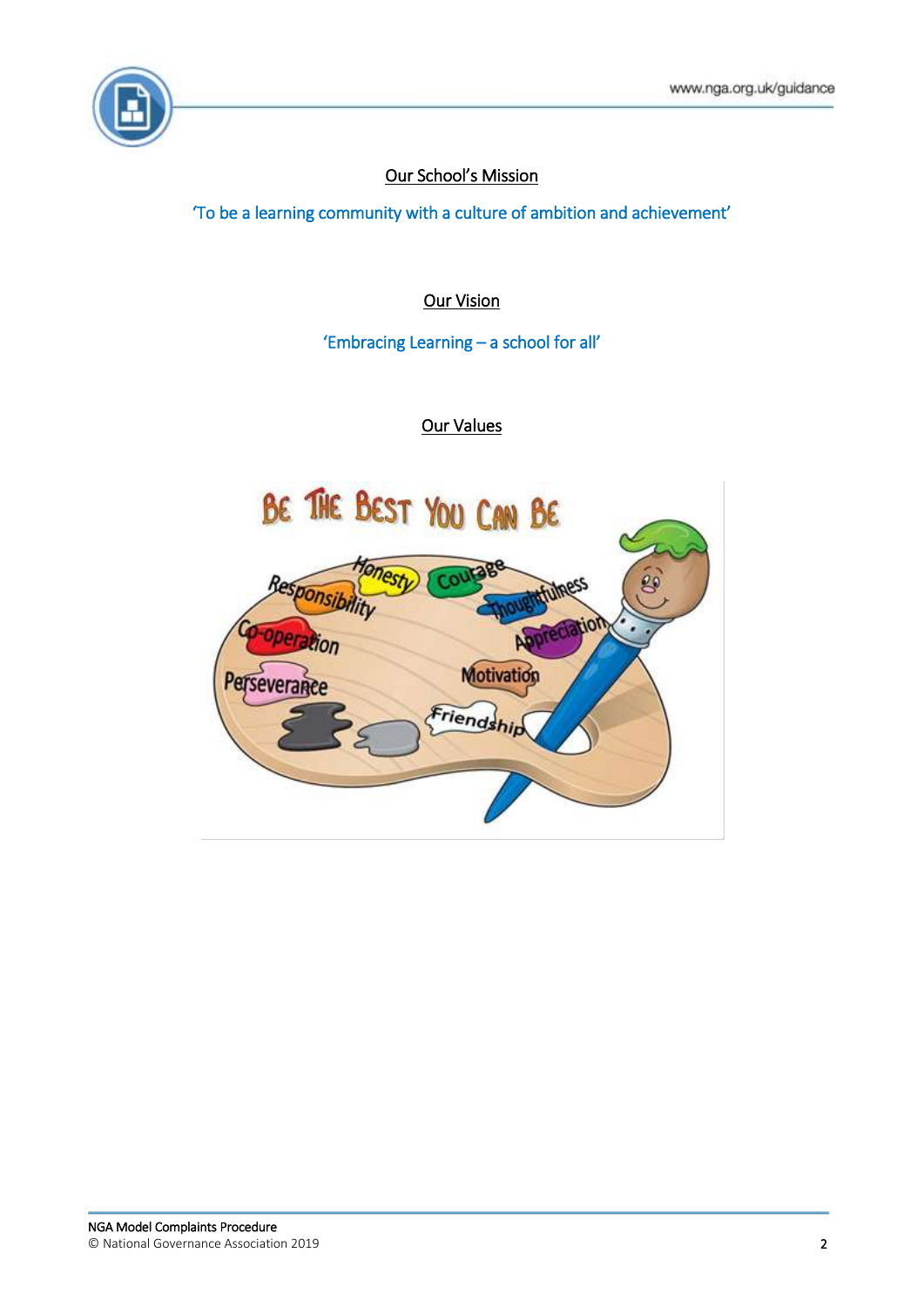

# Oxspring Primary School Complaints Procedure (Revised using NGA and DfE guidance 2019)

### Introduction

Oxspring Primary School endeavours to provide the best possible education for all of its pupils in an open and transparent environment. We welcome any feedback that we receive from parents, pupils and third parties, and we accept that not all of this will be positive. Where concerns are raised, the school intends for these to be dealt with:

- Fairly
- **D** Openly
- **Promptly**
- **Without Prejudice**

In order to do so, the Governing Body of Oxspring Primary School has approved the following procedure which explains what you should do if you wish to make a complaint about the school.

### Complaints that fall outside of this procedure

Complaints relating to the following issues are covered by a separate/specific policy.

- SEND: please refer to the school's SEND policy
- Pupil admissions; please see the school's admissions policy or contact BMBC Admissions [https://www.barnsley.gov.uk/services/children-families-and-education/schools-and-learning/school](https://www.barnsley.gov.uk/services/children-families-and-education/schools-and-learning/school-admissions-and-transfers/admission-arrangements/)[admissions-and-transfers/admission-arrangements/](https://www.barnsley.gov.uk/services/children-families-and-education/schools-and-learning/school-admissions-and-transfers/admission-arrangements/) or call (01226) 773677/ 773502/ 773670/ 773588
- Pupil exclusions; please see the school's Behaviour Policy on the website
- Staff grievance, capability or disciplinary; these are covered by the school's grievance/disciplinary/capability procedures.
- Where the complaint concerns a third party used by the school; please complain directly to the third party themselves.
- Subject Access Requests and Freedom of Information Requests please see the school's Data Protection and Freedom of Information policy

Please note that policies are available on the school website <http://oxspringprimary.co.uk/> or on request from the school office.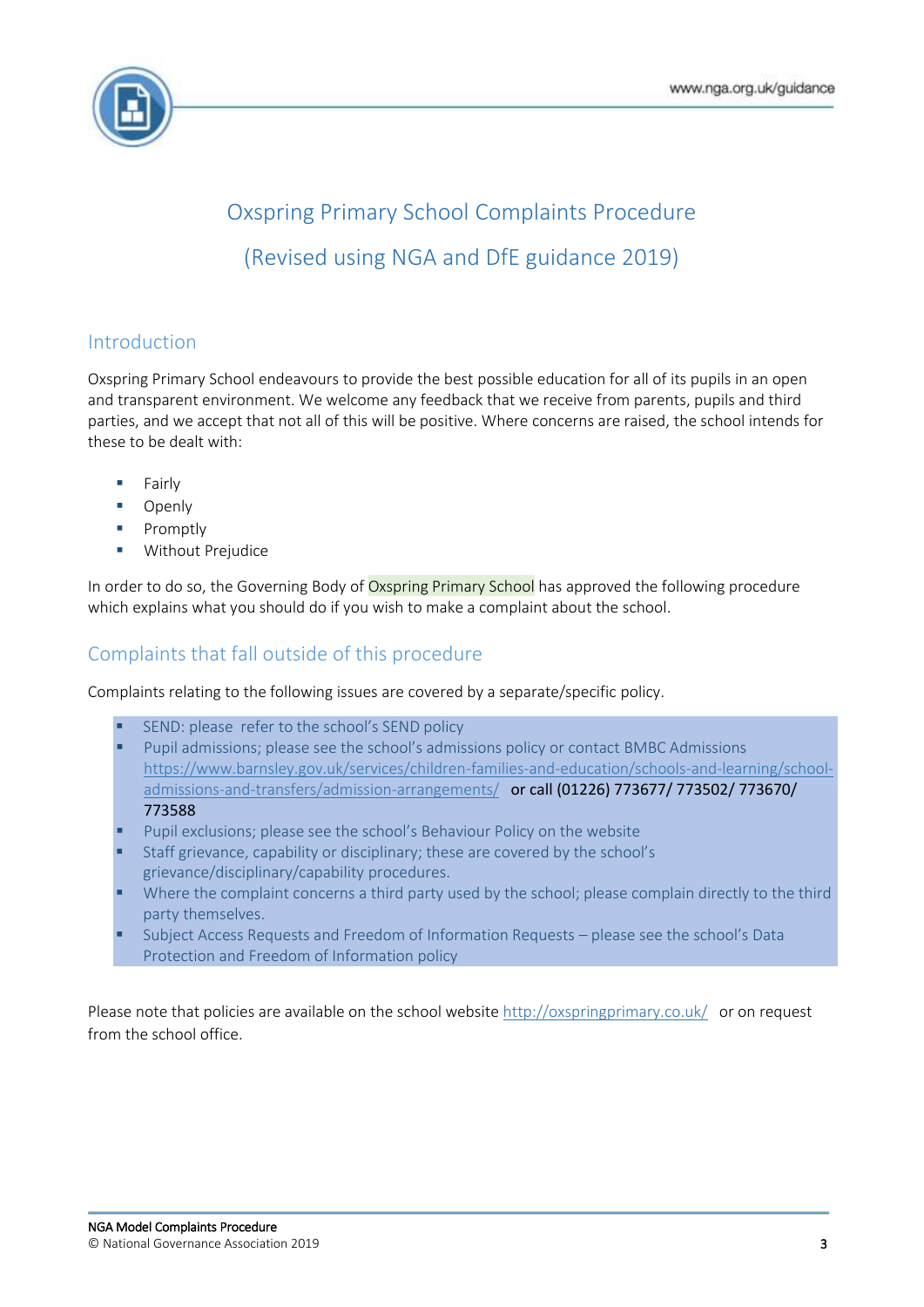

### Resolving concerns informally

For the purpose of this procedure, concerns are defined as having a worry or doubt over an issue considered to be important for which reassurances are sought. The majority of concerns can be dealt with without resorting to the formal stages of the formal complaints procedure (see below). The Governing Body of Oxspring Primary School encourages those that have concerns to raise them with the appropriate person at the school (e.g. your child's class teacher) and to work constructively with that person towards resolving them. The extent to which this was both attempted and followed may be taken into consideration when assessing the reasonableness of a complaint during the formal stages of the procedure.

The formal stages of the procedure should be followed when attempts to resolve concerns informally have proved unsuccessful, and in cases where individuals wish to raise their concern formally.

### Complaints about the Headteacher or the governors

Where a complaint is about the Headteacher, the complainant should notify the Clerk to the Governors (see contact details at the end of the document). The stage one process (see the formal stages below) will then commence, but with the Co- Chair of Governors as the individual responsible for the investigation, rather than the Headteacher.

Where a complaint concerns a Governor, the complainant should contact the Clerk to the Governing Body. The Clerk will then determine the most appropriate course of action, seeking advice as appropriate. This will depend upon the nature of the complaint.

### The timescale for making a complaint

Notification of a complaint should be given as soon as possible after the issue that led to the complaint has occurred and after informal attempts to seek resolution have proved unsuccessful. Complaints that are submitted three months after the issue that led to the complaint occurred will not be considered under this procedure unless there are exceptional circumstances. These may include (but are not limited to) subsequent information about the complaint coming to light and a valid explanation of why it was not possible to give notification of the complaint sooner. In such cases the Headteacher/ Co-Chair of the Governing Body/Clerk to the Governing Body (as appropriate) will review the circumstances, seek advice and determine whether the complaint should be considered under the formal procedure.

### Maintaining records

A confidential written record of all complaints that are made in accordance with this procedure will be kept by the school. The written record will include whether the complaint has been resolved following a formal procedure and whether it proceeded to a panel review meeting. It will also refer to any action taken by the school as a result of the complaint regardless of whether it has been upheld.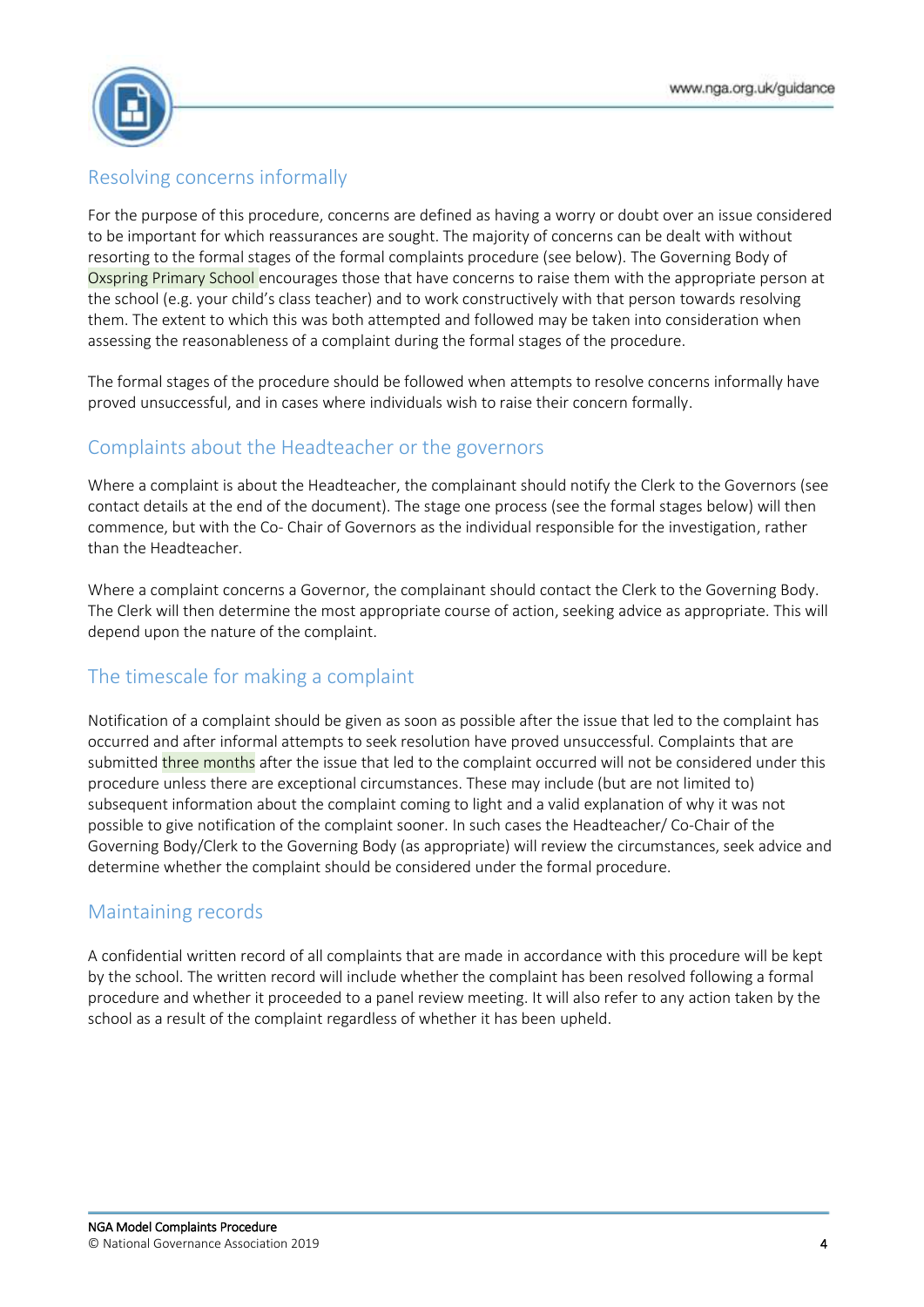

### Maintaining confidentiality

Informal concerns and complaints will be dealt with confidentially at all stages and at the conclusion of the procedure. Confidentiality should be maintained all times by everyone involved. The Governing Body of Oxspring Primary School requests that complaints are not discussed publically, including via social media such as Facebook and Twitter.

Actions taken in relation to school staff that arise as a result of the complaint will remain confidential to the school and the member of staff concerned.

Written records taken and used throughout the complaints process, including correspondence, notes of meetings, telephone calls etc., will kept securely and in accordance with the principles of the UK General Data Protection Regulation (UK - GDPR) and Data Protection Act 2018.

### Safeguarding

Wherever a concern indicates that a child's wellbeing or safety is at risk, the school is duty bound to report this immediately to the Local Authority. Any action taken will be in accordance with the school's Safeguarding policy on the websit[e http://oxspringprimary.co.uk/.](http://oxspringprimary.co.uk/)

### Complaints that result in staff capability or disciplinary

If at any formal stage of the complaint it is determined that staff disciplinary or capability proceedings are necessary in order to resolve the issue, the details of this action will remain confidential to the Headteacher and/or the individual's line manager. The complainant is not entitled to participate in the proceedings or receive any detail about them.

### The formal stages of the complaints procedure

The majority of concerns can be dealt with without resorting to the formal stages of the procedure. If you need to raise a concern then please do so with the relevant member of staff who will be happy to talk to you and seek to resolve it.

(\*While it is common practice to ask for complaints to be made by using a complaint form or in writing, schools must ensure that they comply with their obligations under the Equality Act 20120. Therefore if the complainant has communication preferences due to disability or learning difficulties alternative methods of contact, for example by telephone, will be allowed. However for the purposes of this document the term 'in writing' will be used in the first instance).

There are two formal stages of the complaints procedure.

### Stage 1 – formal investigation by Headteacher

1. A request for a formal investigation of a complaint by the Headteacher (or Co-Chairs of the Governing Body as appropriate) should be made in writing\* C/O the school, or by completing the formal complaints form that is included as Appendix 1 of this procedure.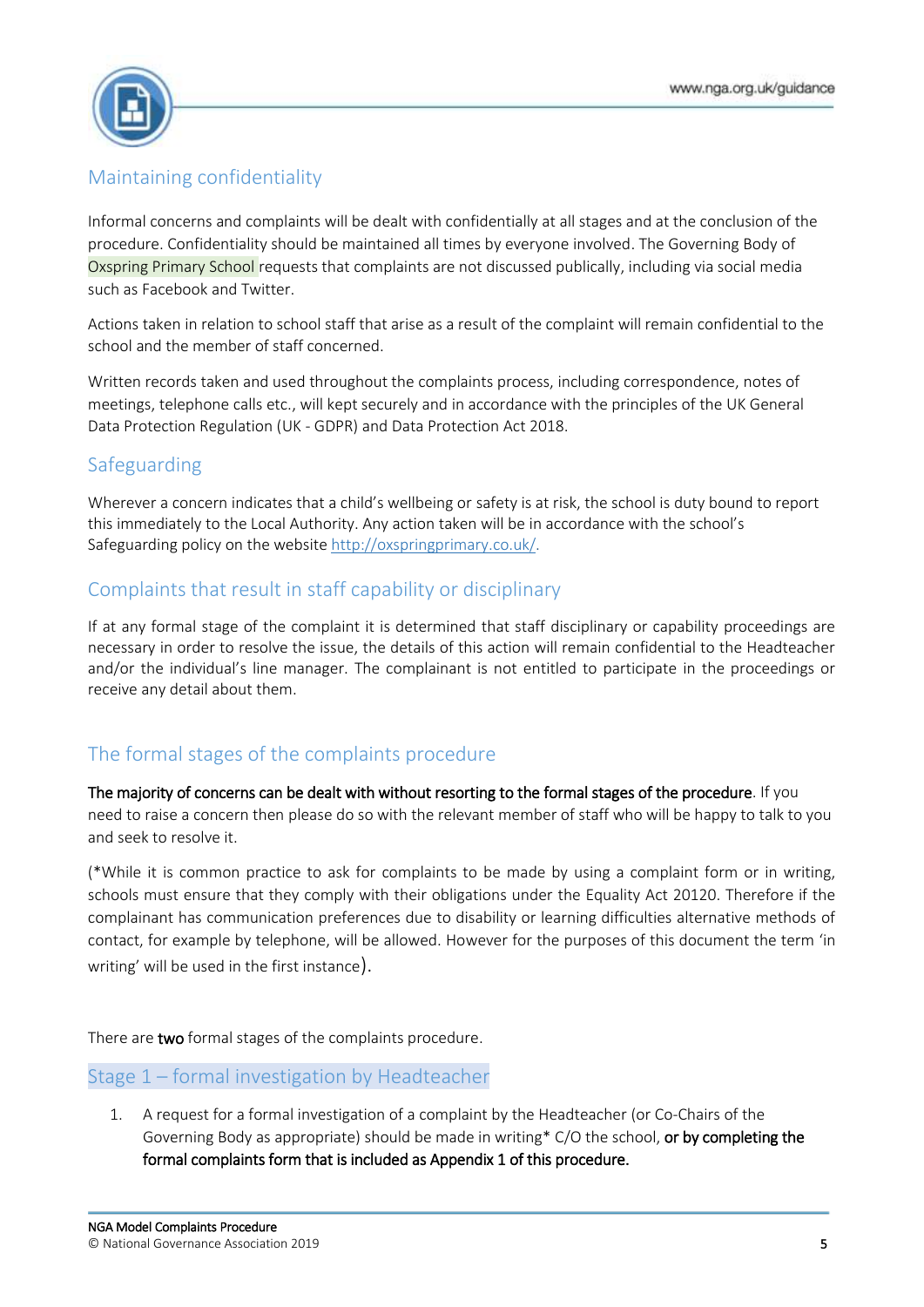

- 2. The Headteacher (or Co-Chairs of the Governing Body as appropriate) will acknowledge the request in writing\* no later than 10 working days (excluding those that fall in the school holidays) of receiving it. The written\* acknowledgment will, as far as possible, explain how the complaint will be investigated and the timescale for completing the investigation.
- 3. A log of all correspondence in relation to the complaint will be kept in accordance with the Data Protection Principles.
- 4. The Headteacher will consider all relevant evidence. This **may** include, but is not limited to:
	- obtaining statements from the complainant and those involved with the complaint
	- **EXECT** meeting with the complainant and those involved in the complaint
	- **•** reviewing correspondence and other document relating to the complaint
- 5. After considering the available evidence, the Headteacher can decide to:
	- uphold the complaint and direct that certain action be taken to resolve it
	- **•** uphold the complaint in part (in other words find an aspect or aspects of the complaint to be valid, but not the whole complaint) direct for certain action to be taken, or
	- **dismiss the complaint entirely**
- 6. The Headteacher will inform the complainant of their decision in writing\*, the grounds on which it was made and any actions taken as a result of the complaint. This will be within 20 working days (excluding those that fall in the school holidays) of having issued written acknowledgement of receipt of the complaint (see 2 above). The written\* notification shall also advise the complainant of their right to escalate the complaint to stage 2 of the formal complaints procedure if they are not satisfied with the outcome at stage 1, including the contact details of the Clerk to the Governing Body (see page).

### Stage 2 – Review by a panel of the Governing Body

The complainant is entitled to request a review of the decision taken at stage 1 and the actions taken. The review is carried out by a panel of the Governing Body at a meeting convened by the Clerk to the Governing Body.

Requests for a review of the decision taken at stage 1 should be made in writing to the Clerk (see contact details below) no later than 4 weeks after written notification of the decision taken has been received. The request should include a brief summary of the complaint, why the complainant it dissatisfied with the outcome of stage 1 and the outcome they are seeking.

The Clerk will fulfil the role of organising the time and date of the review meeting, inviting all the attendees, collating all the relevant documentation and distributing this 5 days in advance of the meeting. Minutes of the review meeting will be taken by the Clerk and provided with the written\* notification of the decision taken at stage 2 (see 9 below).

The following steps are taken at stage 2:

1. The Clerk will acknowledge the written request for the complaint to be reviewed no later than ten working days (not including the school holidays) after receiving it.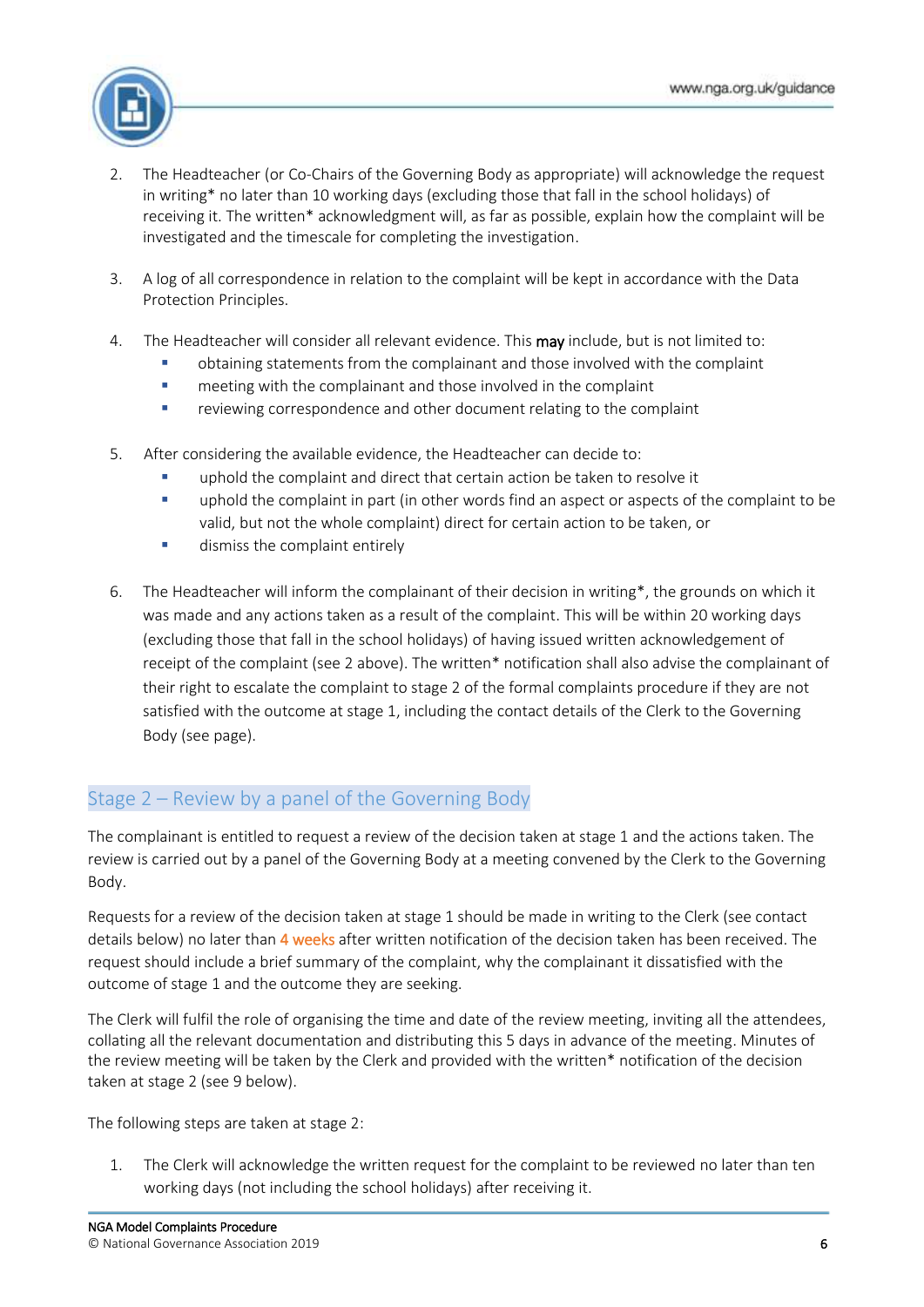

- 2. The Clerk will convene a panel of three school Governors (any or all of which may be independent ie from another school) to review the complaint. All three panel members will have no prior knowledge of the content of the complaint.
- 3. The review meeting will take place within 20 working days (excluding those which fall in the school holidays) of receipt of the written acknowledgement from the clerk (see 1 above).
- 4. The panel may decide to invite the following to attend the review meeting:
	- $\blacksquare$  the complainant
	- the Headteacher (or Co-Chairs of the Governing Body as appropriate) who investigated the complaint and made the decision at stage 1
	- relevant persons involved the complaint
	- **Persons whom, in the view of the panel, can provide relevant advice and information** relating to the subject of the complaint and the review process at stage 2
- 5. Where the complainant, Headteacher and/or relevant person involved in the complaint have been invited to attend the review meeting, they are entitled to be accompanied by a family member/friend/representative as appropriate. However, legal representatives are not permitted to attend the review meeting.
- 6. Where the relevant persons involved in the complaint include pupils at the school, and their attendance at the review meeting has been requested by the panel, parental permission must be sought if they are under the age of 18. Extra care will be taken to consider the vulnerability of children where they are present at a complaints hearing.
- 7. Where the complaint is about a Governor/Governing Body the complainant may request that the review meeting is held by an independent panel. This is at the discretion of the Governing Body who will notify the Clerk of their decision. Where an entirely independent panel is required, timescales may be affected while the school source appropriate individuals for the review.
- 8. After considering the complaint afresh and reviewing the available evidence, the panel reviewing the complaint can decide to:
	- uphold the complaint and direct that certain action be taken to resolve it;
	- uphold the complaint in part (in other words find an aspect or aspects of the complaint to be valid, but not the whole complaint) and direct for certain action to be taken, or
	- **dismiss the complaint entirely.**

Irrespective of the decision taken, the panel may also recommend steps that the complainant and the school should take to move forward from the presenting issues in the best interests of all concerned. The panel may also recommend steps to be taken that reduce the likelihood of a similar complaint being made in the future.

9. The complainant, the Headteacher (or Co-Chairs of the Governing Body as appropriate) who investigated the complaint and made the decision at stage 1, and, where relevant, the person complained about will be informed in writing\* of the outcome of the review meeting no later than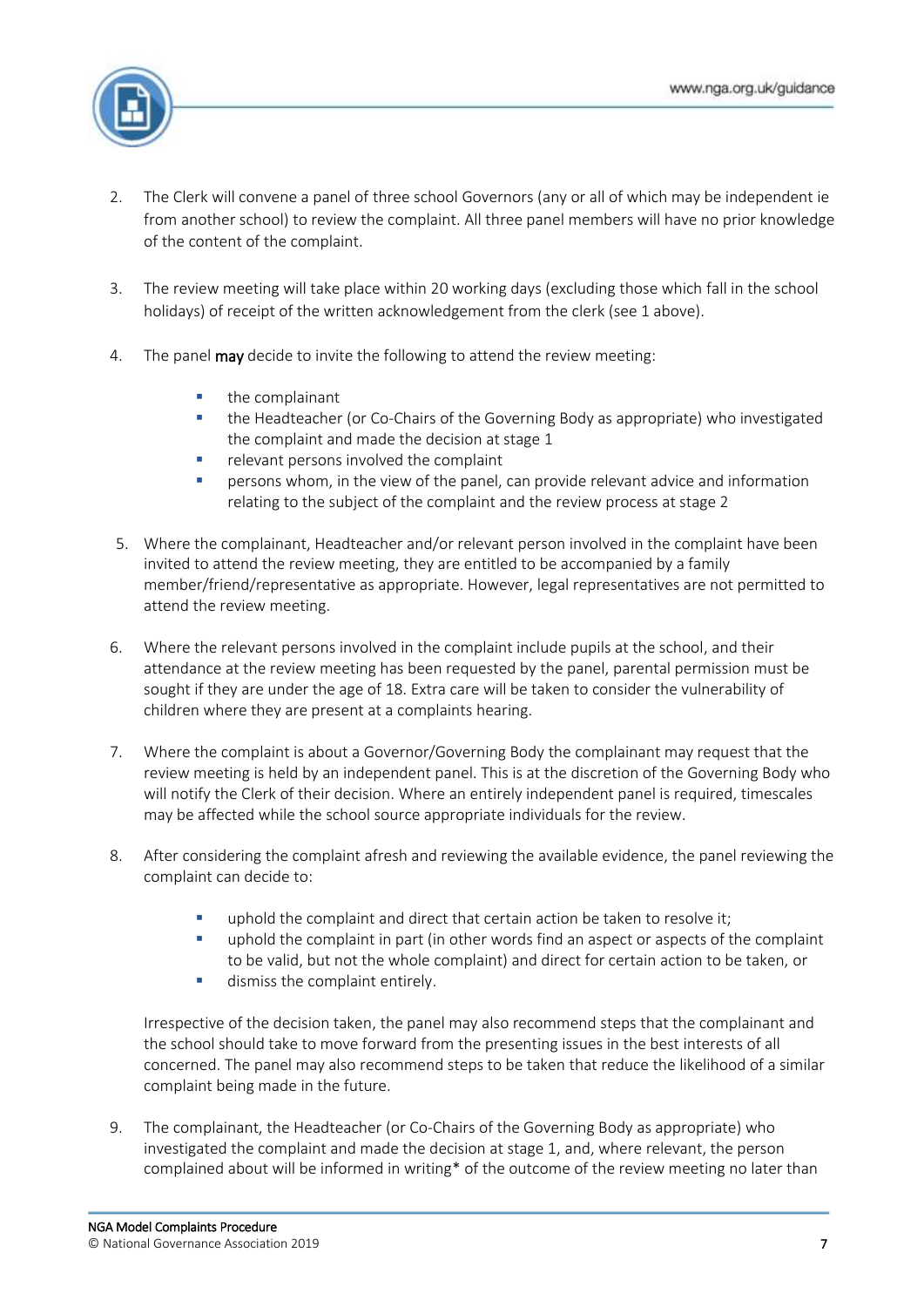

10 working days (excluding those which fall in the school holidays) after the review meeting has taken place.

This is the **final stage** at which the school will consider the complaint. If the complainant remains dissatisfied and wishes to escalate the complaint further they should refer to the following:

If the complainant remains dissatisfied with the outcome of the complaints procedure they may contact the local authority *[https://www.barnsley.gov.uk/services/children-families-and-education/schools-and](https://www.barnsley.gov.uk/services/children-families-and-education/schools-and-learning/complaints-about-schools/)[learning/complaints-about-schools/](https://www.barnsley.gov.uk/services/children-families-and-education/schools-and-learning/complaints-about-schools/)*

If the complainant feels that the Governing Body acted 'unreasonably' in the handling of the complaint, they can complain to the Department for Education after the complaints procedure has been exhausted. Please note that 'unreasonable' is used in a legal sense and means acting in a way in which no reasonable school or authority would act in the same circumstances. <https://www.gov.uk/complain-about-school>

### Timescale for completing the formal stages of the procedure



Oxspring Primary School will endeavour to complete the formal stages of its complaints procedure in a timely manner and within the timescale for each stage that is referred to above. However, if it becomes clear that for any reason Oxspring Primary School is unable to meet the timescale for completing a stage of the procedure, the complainant will be advised of this immediately, along with the reason for the delay and the revised timescale.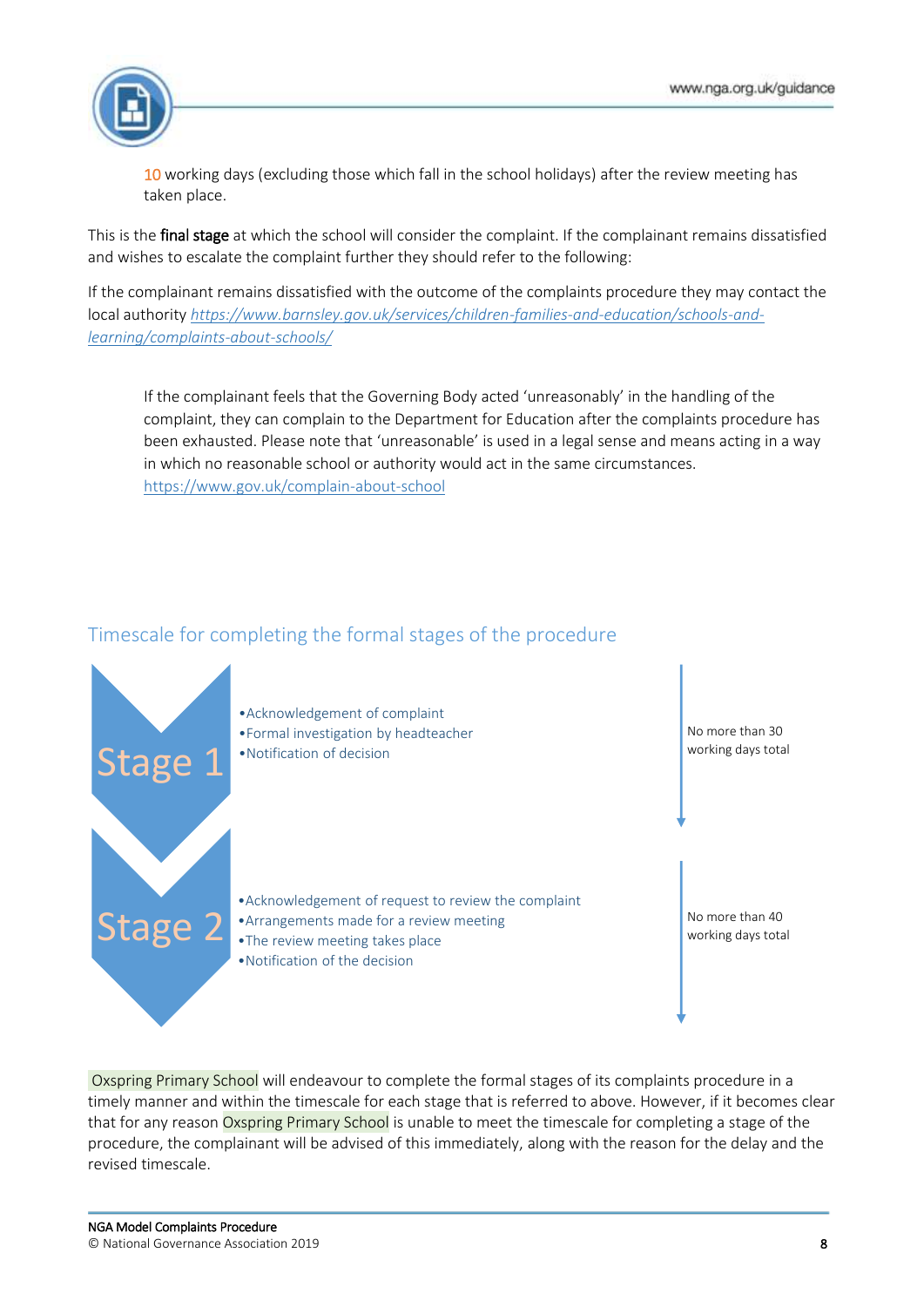

### Serial, persistent and unreasonable complaints

For the purpose of this procedure, a complaint may be viewed as serial and/or persistent if it relates to the same issue that was the subject of a previous complaint (made by the same complainant) which has already been through a formal complaints procedure in which the complainant has been notified of the outcome. In such cases it is likely that the complainant will be informed that the matter is now closed and that Oxspring Primary School will provide no further response.

For the purpose of this procedure a complaint may be viewed as unreasonable if it contains threatening, abusive or offensive language and conveys unrealistic outcomes beyond all reason. In such cases the Headteacher/Co-Chairs of the Governing body/Clerk to the Governing Body (as appropriate) will consult with relevant parties and may decide that the complaint is not considered under this procedure. The complainant will be notified in writing that this is the case and that Oxspring Primary School will provide no further response.

Queries regarding any aspect of the complaints procedure should be directed to the Clerk to the Governing Body at the following address:

### Contact details

Clerk to the Governing Body

C/O Oxspring Primary School, Sheffield Road, Oxspring, S36 8YW

Telephone: 01226 763020